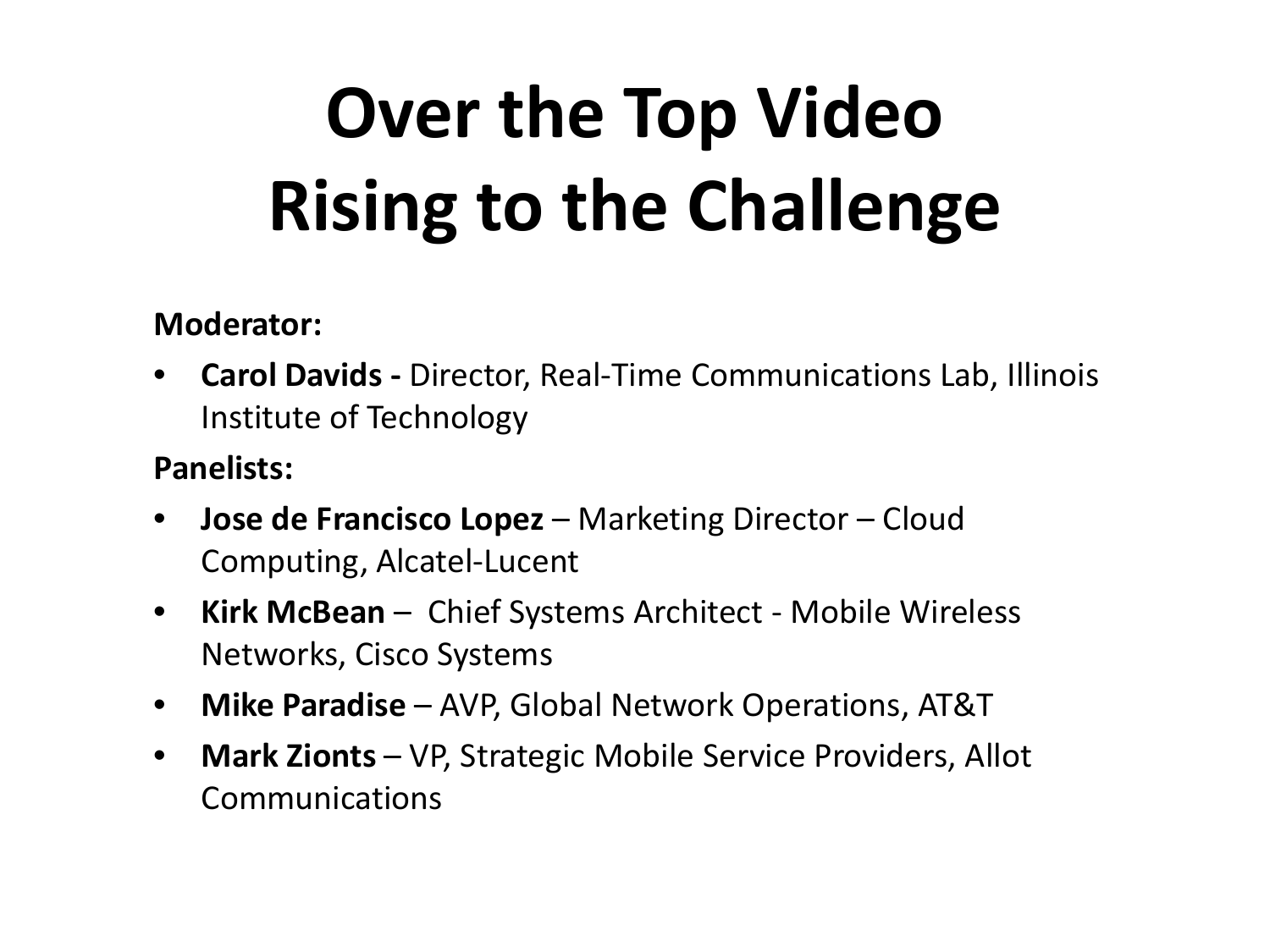# **Over the Top Video Rising to the Challenge**

- The growing volume of Over the Top (OTT) video traffic presents challenges and opportunities to all network operators and in particular to the operators of mobile networks.
- The result can be bandwidth limitations, stalling playback and poor video fidelity.
- Various strategies can be used to mitigate the impact of OTT data and ensure a quality experience for the end-user and a viable business model for the network service provider.
- This panel of experts will discuss OTT Video, its impact on mobile networks, and the business and technology options available to successfully meet the challenges and realize the opportunities.